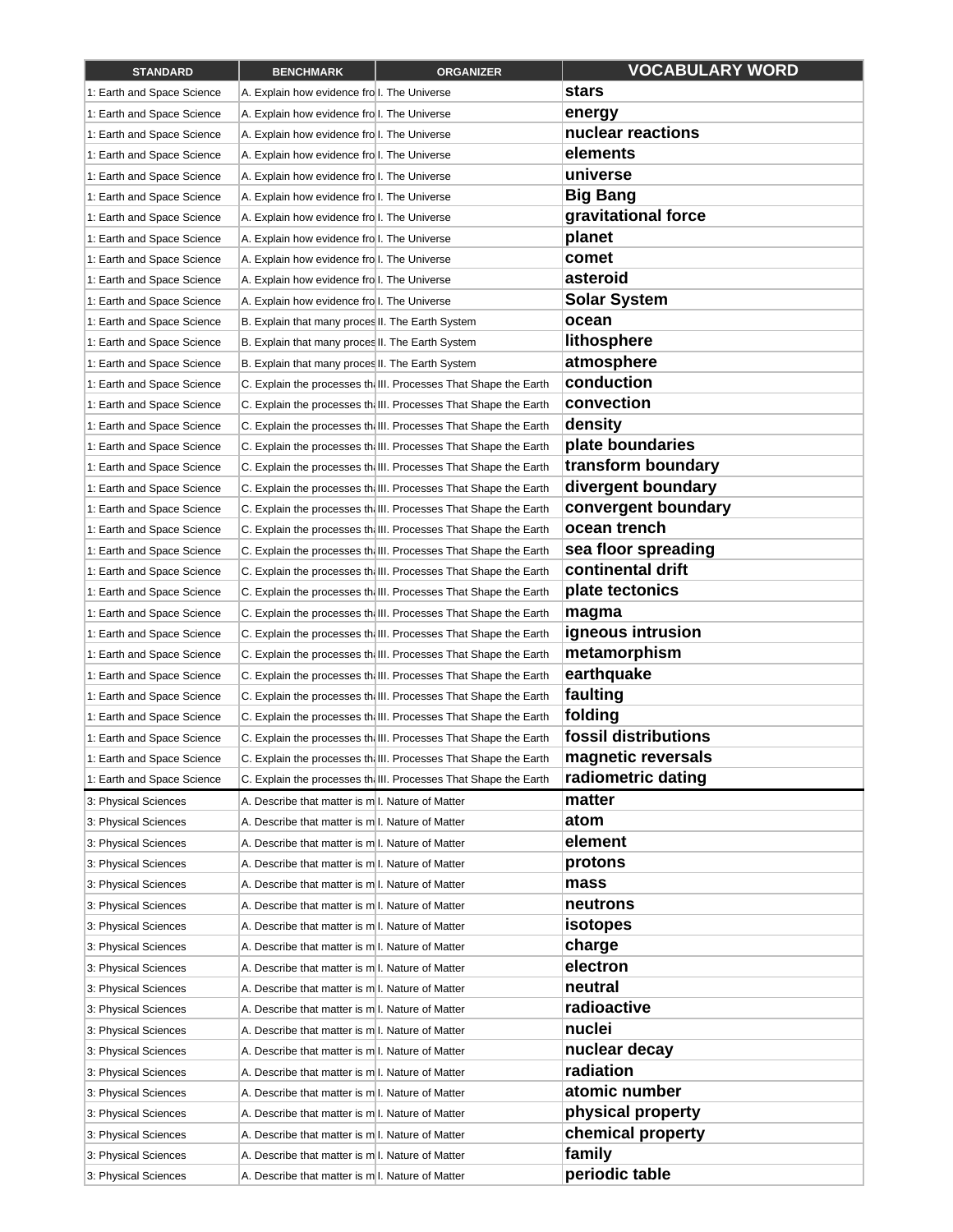| <b>STANDARD</b>      | <b>BENCHMARK</b>                                                                                     | <b>ORGANIZER</b> | <b>VOCABULARY WORD</b>         |
|----------------------|------------------------------------------------------------------------------------------------------|------------------|--------------------------------|
| 3: Physical Sciences | A. Describe that matter is m.l. Nature of Matter                                                     |                  | electron configurations        |
| 3: Physical Sciences | A. Describe that matter is m.l. Nature of Matter                                                     |                  | matter                         |
| 3: Physical Sciences | A. Describe that matter is m.l. Nature of Matter                                                     |                  | conservation of energy         |
| 3: Physical Sciences | B. Explain how atoms react I. Nature of Matter                                                       |                  | molecule                       |
| 3: Physical Sciences | B. Explain how atoms react I. Nature of Matter                                                       |                  | ion                            |
| 3: Physical Sciences | B. Explain how atoms react I. Nature of Matter                                                       |                  | bond                           |
| 3: Physical Sciences | B. Explain how atoms react I. Nature of Matter                                                       |                  | ionic bond                     |
| 3: Physical Sciences | B. Explain how atoms react I. Nature of Matter                                                       |                  | covalent bond                  |
| 3: Physical Sciences | B. Explain how atoms react I. Nature of Matter                                                       |                  | chemical reaction              |
| 3: Physical Sciences | B. Explain how atoms react I. Nature of Matter                                                       |                  | chemical formula               |
| 3: Physical Sciences | B. Explain how atoms react I. Nature of Matter                                                       |                  | balanced chemical equations    |
| 3: Physical Sciences | B. Explain how atoms react I. Nature of Matter                                                       |                  | conservation of mass           |
| 3: Physical Sciences | B. Explain how atoms react I. Nature of Matter                                                       |                  | electric force                 |
| 3: Physical Sciences | C. Describe the identifiable II. Nature of Matter                                                    |                  | pH scale                       |
| 3: Physical Sciences | C. Describe the identifiable   I. Nature of Matter                                                   |                  | solution                       |
| 3: Physical Sciences | C. Describe the identifiable   I. Nature of Matter                                                   |                  | acid                           |
| 3: Physical Sciences | C. Describe the identifiable   I. Nature of Matter                                                   |                  | basic                          |
| 3: Physical Sciences | C. Describe the identifiable   I. Nature of Matter                                                   |                  | neutral                        |
| 3: Physical Sciences | C. Describe the identifiable   I. Nature of Matter                                                   |                  | pure substances                |
| 3: Physical Sciences | C. Describe the identifiable   I. Nature of Matter                                                   |                  | mixtures                       |
| 3: Physical Sciences | C. Describe the identifiable   I. Nature of Matter                                                   |                  | density                        |
| 3: Physical Sciences | C. Describe the identifiable   I. Nature of Matter                                                   |                  | conductivity                   |
| 3: Physical Sciences | C. Describe the identifiable   I. Nature of Matter                                                   |                  | hardness                       |
| 3: Physical Sciences | C. Describe the identifiable   I. Nature of Matter                                                   |                  | alloy                          |
| 3: Physical Sciences | C. Describe the identifiable   I. Nature of Matter                                                   |                  | superconductor                 |
| 3: Physical Sciences | C. Describe the identifiable II. Nature of Matter                                                    |                  | semiconductor                  |
| 3: Physical Sciences | C. Describe the identifiable  I. Nature of Matter                                                    |                  | color                          |
| 3: Physical Sciences | C. Describe the identifiable   I. Nature of Matter                                                   |                  | ductility                      |
| 3: Physical Sciences | C. Describe the identifiable   I. Nature of Matter                                                   |                  | concentration                  |
| 3: Physical Sciences | D. Explain the movement of II. Forces and Motion                                                     |                  | Newton's three laws of motion  |
| 3: Physical Sciences | D. Explain the movement of II. Forces and Motion                                                     |                  | force                          |
| 3: Physical Sciences | D. Explain the movement of II. Forces and Motion                                                     |                  | frame of reference             |
| 3: Physical Sciences | D. Explain the movement of II. Forces and Motion                                                     |                  | position                       |
| 3: Physical Sciences | D. Explain the movement of II. Forces and Motion                                                     |                  | velocity                       |
| 3: Physical Sciences | D. Explain the movement of II. Forces and Motion                                                     |                  | acceleration                   |
| 3: Physical Sciences | D. Explain the movement of II. Forces and Motion                                                     |                  | time                           |
| 3: Physical Sciences | D. Explain the movement of II. Forces and Motion                                                     |                  | unbalanced force               |
| 3: Physical Sciences | D. Explain the movement of II. Forces and Motion                                                     |                  | net force                      |
| 3: Physical Sciences | D. Explain the movement of II. Forces and Motion                                                     |                  | <b>1st Law of Motion</b>       |
| 3: Physical Sciences | D. Explain the movement of II. Forces and Motion                                                     |                  | 2nd Law of Motion              |
| 3: Physical Sciences | D. Explain the movement of II. Forces and Motion                                                     |                  | weight                         |
| 3: Physical Sciences | D. Explain the movement of II. Forces and Motion                                                     |                  | 3rd Law of motion              |
| 3: Physical Sciences | D. Explain the movement of II. Forces and Motion                                                     |                  | frictional forces              |
| 3: Physical Sciences | D. Explain the movement of II. Forces and Motion                                                     |                  | inertia                        |
| 3: Physical Sciences | E. Demonstrate that energy III. Nature of Energy                                                     |                  | thermal energy                 |
| 3: Physical Sciences | E. Demonstrate that energy III. Nature of Energy                                                     |                  | kinetic energy                 |
| 3: Physical Sciences |                                                                                                      |                  | potential energy               |
| 3: Physical Sciences | E. Demonstrate that energy III. Nature of Energy<br>E. Demonstrate that energy III. Nature of Energy |                  | gravitational potential energy |
| 3: Physical Sciences | F. Explain how energy may III. Nature of Energy                                                      |                  | nuclear reactions              |
| 3: Physical Sciences | F. Explain how energy may III. Nature of Energy                                                      |                  | fission                        |
| 3: Physical Sciences | F. Explain how energy may III. Nature of Energy                                                      |                  | fusion                         |
| 3: Physical Sciences | F. Explain how energy may III. Nature of Energy                                                      |                  | transformation of energy       |
| 3: Physical Sciences | F. Explain how energy may III. Nature of Energy                                                      |                  | conservation of energy         |
|                      |                                                                                                      |                  |                                |